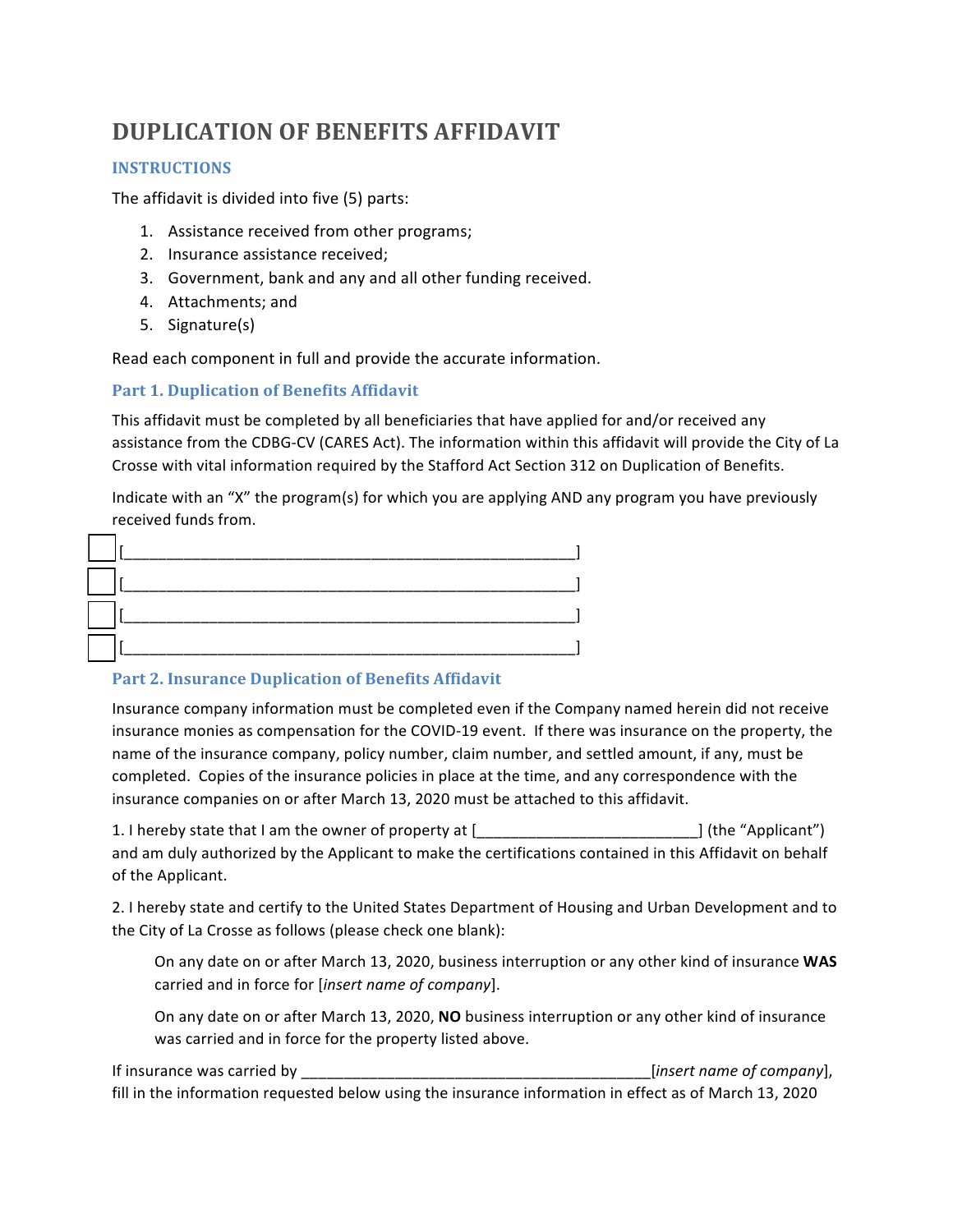Please provide information regarding any such insurance policies and information regarding claims filed and paid, if any, in the designated spaces below. If no claim was filed under an insurance policy listed below, fill in the applicable blank with "None."

| <b>Insurance Company Name</b> |  |
|-------------------------------|--|
| <b>Policy Number</b>          |  |
| <b>Type of Insurance</b>      |  |
| <b>Claim Number</b>           |  |
| <b>Settled Amount</b>         |  |

| <b>Insurance Company Name</b> |  |
|-------------------------------|--|
| <b>Policy Number</b>          |  |
| <b>Type of Insurance</b>      |  |
| <b>Claim Number</b>           |  |
| <b>Settled Amount</b>         |  |

| <b>Insurance Company Name</b> |  |
|-------------------------------|--|
| <b>Policy Number</b>          |  |
| <b>Type of Insurance</b>      |  |
| <b>Claim Number</b>           |  |
| <b>Settled Amount</b>         |  |

| <b>Insurance Company Name</b> |  |
|-------------------------------|--|
| <b>Policy Number</b>          |  |
| <b>Type of Insurance</b>      |  |
| <b>Claim Number</b>           |  |
| <b>Settled Amount</b>         |  |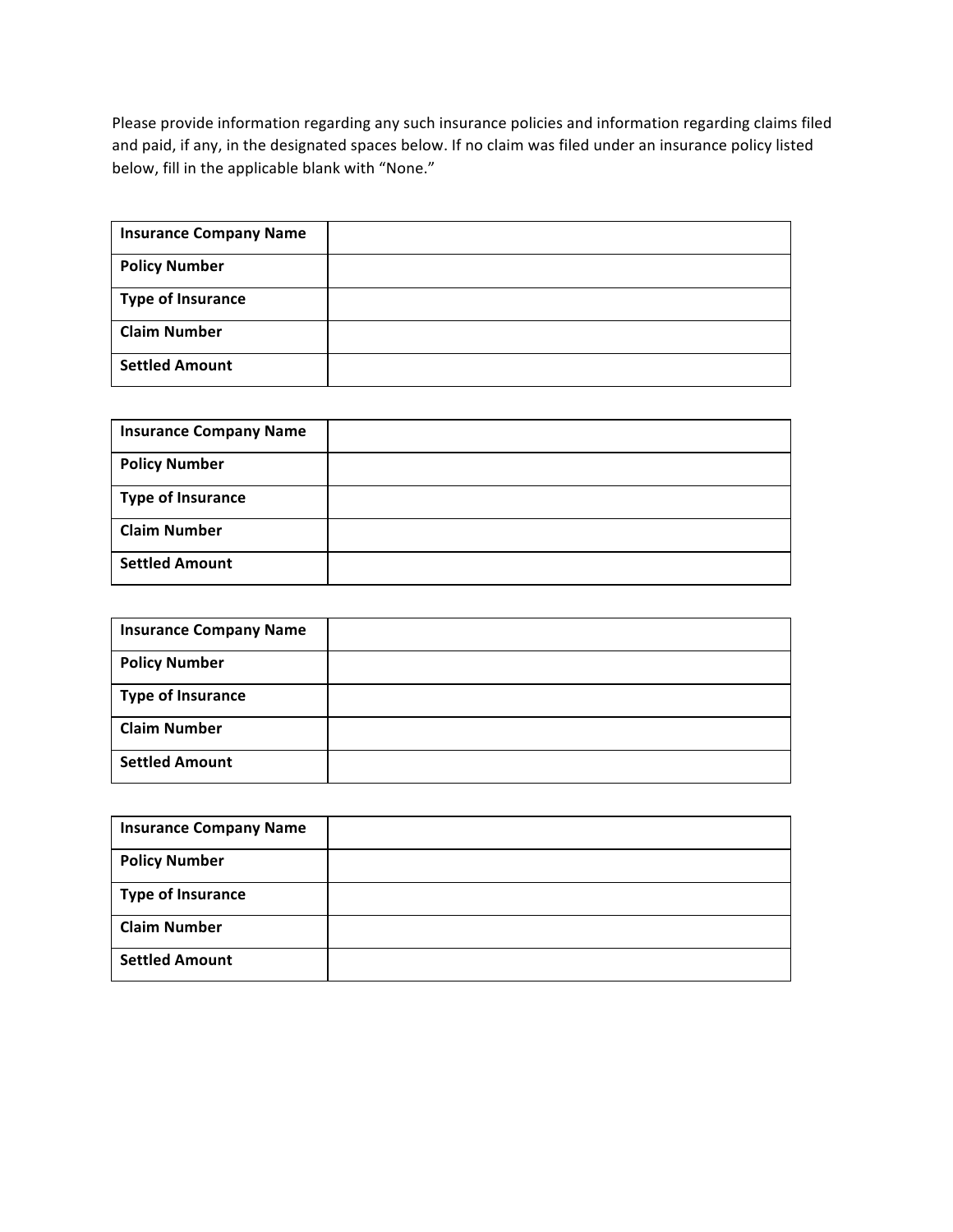## Part 3. Government, Bank and Other Funding Sources Duplication of Benefits Affidavit

This section identifies any sources of funds received as a result of the COVID-19 event other than insurance. Sources of funds include but are not limited to: Federal, state and local loan/grant programs, private or bank loans, nonprofit donations or loans. Please indicate below the amount allocated from any and all funding sources not.

#### Source of Funds #1

| Lender/Grant Provider Name |        |                         |                                   |
|----------------------------|--------|-------------------------|-----------------------------------|
| <b>Purpose</b>             |        |                         |                                   |
| Amount                     |        |                         |                                   |
| <b>Government Loan</b>     |        | <b>Government Grant</b> | <b>Government Forgivable Loan</b> |
| <b>Nonprofit Grant</b>     |        | <b>Nonprofit Loan</b>   | Nonprofit Forgivable Loan         |
| <b>Private Loan</b>        | Other: |                         |                                   |

#### **Source of Funds #2**

| <b>Lender/Grant Provider Name</b> |                         |                                   |
|-----------------------------------|-------------------------|-----------------------------------|
| <b>Purpose</b>                    |                         |                                   |
| Amount                            |                         |                                   |
| <b>Government Loan</b>            | <b>Government Grant</b> | <b>Government Forgivable Loan</b> |
| <b>Nonprofit Grant</b>            | <b>Nonprofit Loan</b>   | Nonprofit Forgivable Loan         |
| <b>Private Loan</b>               | Other:                  |                                   |

#### **Source of Funds #3**

| Lender/Grant Provider Name |                         |                                   |
|----------------------------|-------------------------|-----------------------------------|
| <b>Purpose</b>             |                         |                                   |
| Amount                     |                         |                                   |
| <b>Government Loan</b>     | <b>Government Grant</b> | <b>Government Forgivable Loan</b> |
| <b>Nonprofit Grant</b>     | <b>Nonprofit Loan</b>   | Nonprofit Forgivable Loan         |
| <b>Private Loan</b>        | Other:                  |                                   |

**Source of Funds #4**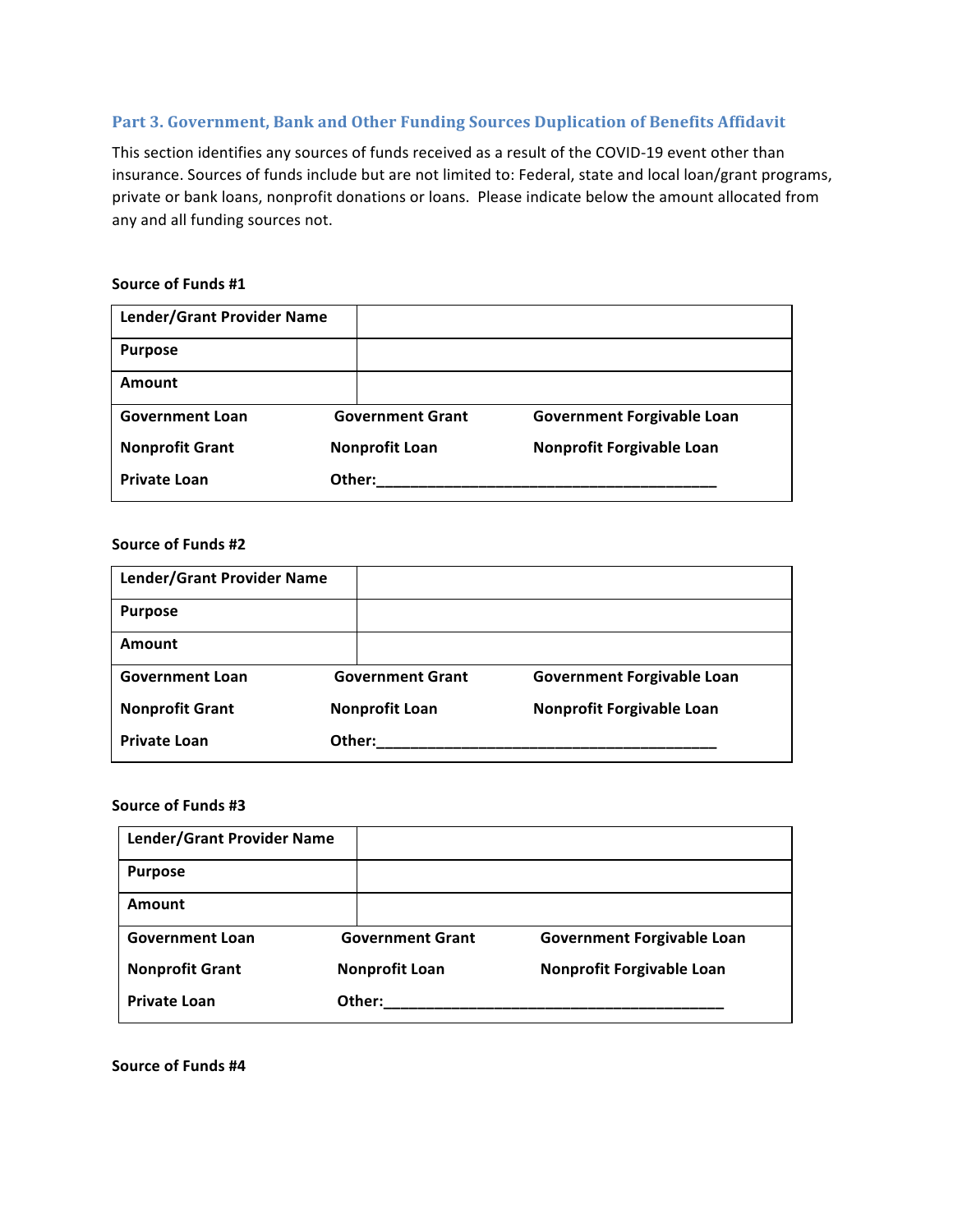| Lender/Grant Provider Name |                         |                                   |
|----------------------------|-------------------------|-----------------------------------|
| <b>Purpose</b>             |                         |                                   |
| Amount                     |                         |                                   |
| <b>Government Loan</b>     | <b>Government Grant</b> | <b>Government Forgivable Loan</b> |
| <b>Nonprofit Grant</b>     | <b>Nonprofit Loan</b>   | Nonprofit Forgivable Loan         |
| <b>Private Loan</b>        | Other:                  |                                   |

# **Part 4. Attachments**

Attached to this Affidavit are copies of the following:

- 1. Each insurance policy in force on or after March 13, 2020
- 2. All correspondence relating to the insurance policies described in (1) of this sentence, including correspondence regarding any claims filed under such insurance policies. No other correspondence with respect to any such insurance policies and/or claims has been received by me as of the date of this Affidavit.
- 3. Acceptable Documentation for each of the sources of funds acquired as a result of the COVID-19 event.

# **Part 5. Signature(s)**

By executing this Insurance Affidavit, Applicant(s) acknowledge and understand that Title 18 United States Code Section 1001: (1) makes it a violation of federal law for a person to knowingly and willfully (a) falsify, conceal, or cover up a material fact; (b) make any materially false, fictitious, or fraudulent statement or representation; OR (c) make or use any false writing or document knowing it contains a materially false, fictitious, or fraudulent statement or representation, to any branch of the United States Government; and (2) requires a fine, imprisonment for not more than five (5) years, or both, which may be ruled a felony, for any violation of such Section.

\_\_\_\_\_\_\_\_\_\_\_\_\_\_\_\_\_\_\_\_\_\_\_\_\_\_\_\_\_\_\_ \_\_\_\_\_\_\_\_\_\_\_\_\_\_\_\_\_\_\_\_\_\_\_\_\_\_\_\_\_\_\_\_

Dated this the \_\_\_\_\_ day of \_\_\_\_\_\_\_\_\_\_\_\_\_, 20XX.

Applicant (Affiant) Signature Print **Applicant name** (Affiant)